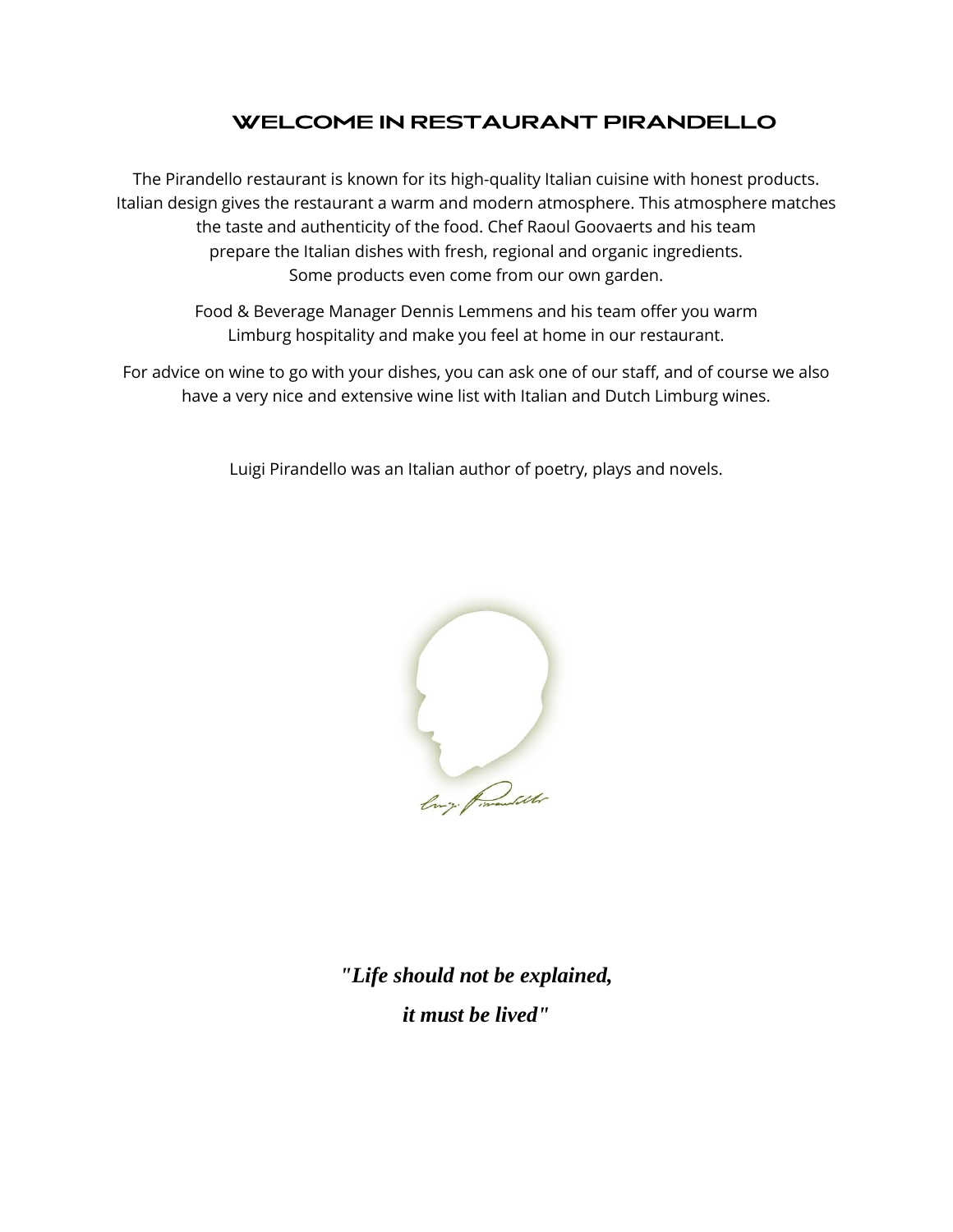## MENU DEGUSTAZIONE

Carpaccio asparagus |Truffle egg | Pecorino foam | Truffle | marinated asparagus

Tartar langoustine | beef | Parmesan cheese | Tomato sorbet

Ravioli of Fennel | Prosciutto | Herbs | Fennel Sambuca foam

Lamb | Polenta lamb shoulder | Limburg Asparagus | peas | lamb sauce

Italian cheese | Nut bread | Apple syrup | Honey

Rhubarb | sponge cake basil | Sorbet buttermilk basil | Pink pepper

| 4 courses: | Langoustine & beef / Ravioli / Lamb / Rhubarb                      |
|------------|--------------------------------------------------------------------|
| 5 courses: | Carpaccio / Langoustine & beef / Ravioli / Lamb / Rhubarb          |
| 6 courses: | Carpaccio / Langoustine & beef / Ravioli / Lamb / Cheese / Rhubarb |

| 4 courses Menu $\epsilon$ 66,00 |  | all-in € 119,00 including Wine, Table water and Mocha          |
|---------------------------------|--|----------------------------------------------------------------|
| 5 courses Menu € 78.00          |  | all-in $\epsilon$ 139,00 including Wine, Table water and Mocha |
| 6 courses Menu € 89,00          |  | all-in $\epsilon$ 155,00 including Wine, Table water and Mocha |

### The 5 courses Menu can be ordered until 20.30 hours The 6 courses Menu can be ordered until 20.00 hours

We serve the Menu Degustazione with 6 guests or more only per table!

For adjustments in the menu, there is a surcharge of 8,00 per adjustment.

Allergies and dietary requirements are of course taken into account.

For vegetarian options please ask our staff

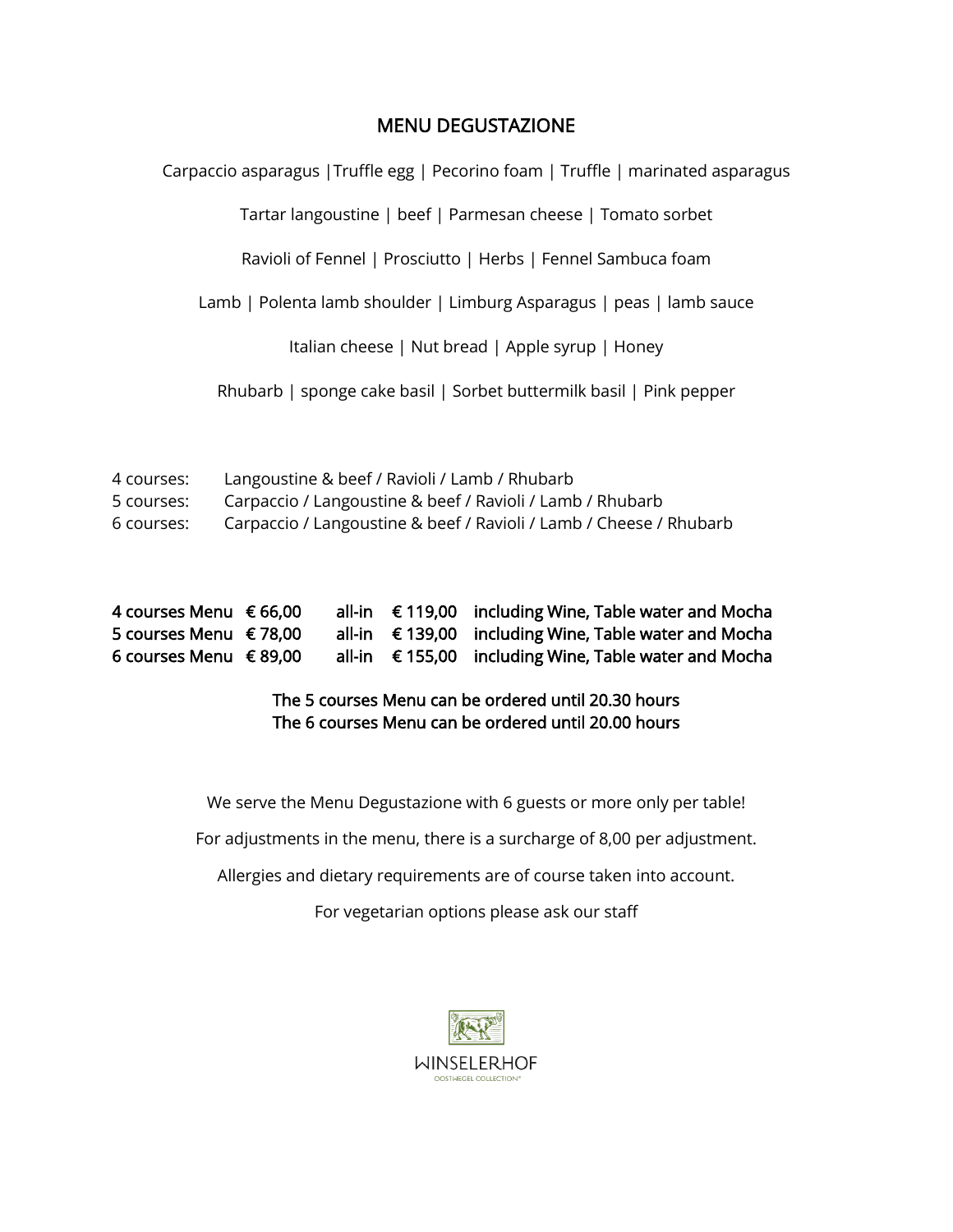# MENU GIRO D'ITALIA

Carpaccio swordfish | Dutch shrimps | Rettich | Ricotta | Lime

### Or

Truffle Tagliatelle | poached egg | Parmesan cheese | Mushrooms

#### \*\*\*

Codfish | Tomato Gnocchi | Salted Amalfi Lemon | Basil | Zucchini

#### Or

Duck breast fillet | Duck stew | Fried Risotto | Beet | Aceto Balsamico

\*\*\*

Sicilian cold Lasagna | Ricotta Cream | Lime | Pistachio | Amalfi ice cream

#### Or

Italian cheese | Nut bread | Apple syrup | Honey | (suppl. € 7,50)

Menu Giro d'Italia € 45,00

## All-in € 69,00 including Wine, Table water and Mocha

Allergies and dietary requirements are of course taken into account.

For vegetarian options you can ask one of the staff.